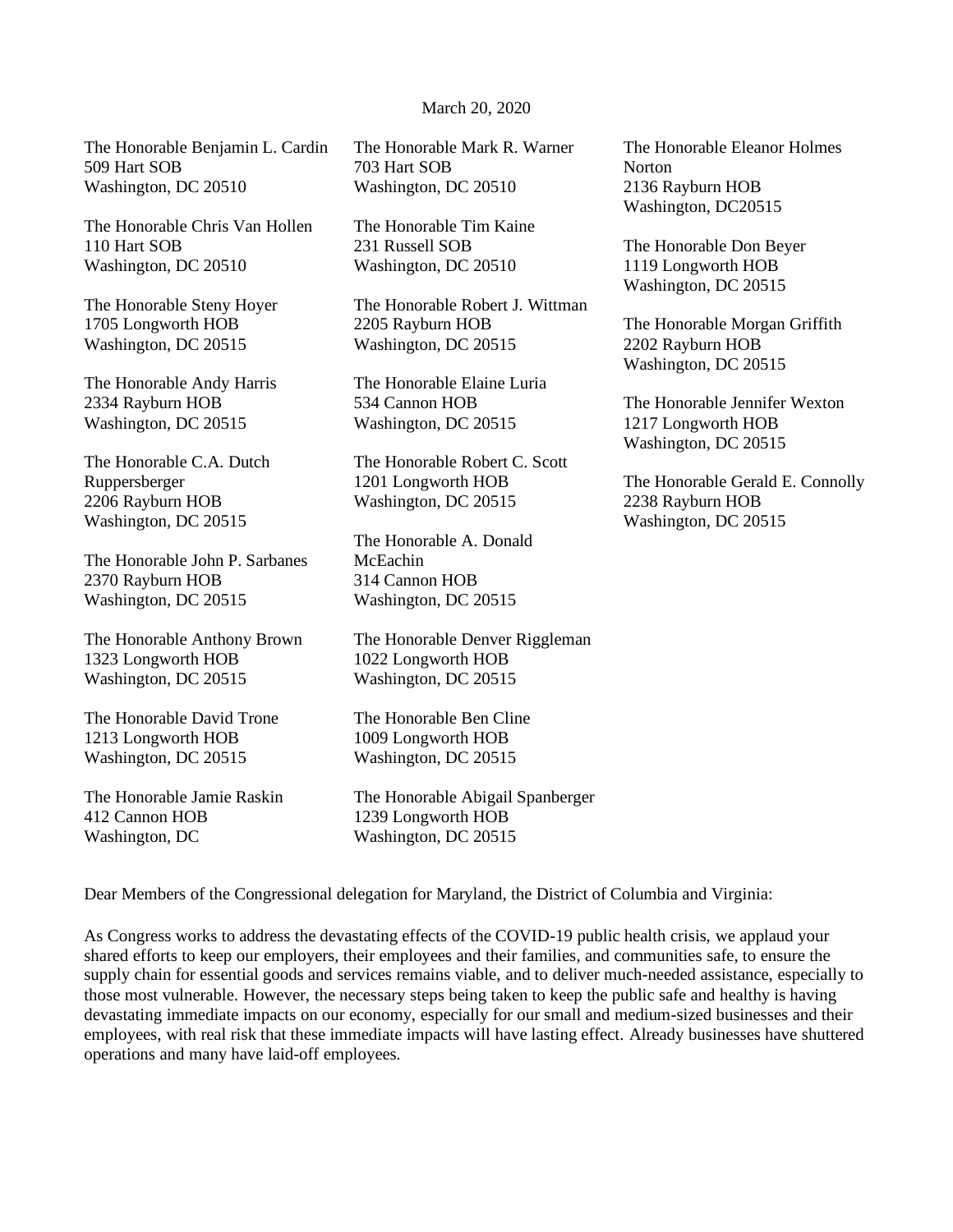Congress is developing legislative proposals to immediately address the public health crises and respond to the enormous impact it is having on the economy. We support those efforts, and we urge you to work quickly, in a bipartisan manner, to protect workers, businesses and the broader economy from the impacts of this crisis, both near-term and long-term. Failure to act now and with haste will have a far greater long-term cost to our economy.

Many sectors of our economy, from hospitality to transportation to services, are facing serious financial and operating pressures during this crisis. Measures to keep the public safe have resulted in reduced demand, creating budgetary challenges for employers and their employees, and reduced ridership, revenues, and increased operating costs for our transportation agencies that are essential to providing the necessary health care. As measures taken by our elected leaders to contain COVID-19 escalate, these already severe impacts will grow exponentially, and without immediate action the risk is that these impacts will have lasting costs to workers, families, businesses, and our entire region.

We are committed to working with you to deliver expeditiously the economic security needed during and after this health crisis. We encourage you to pass a stimulus package that:

- Provides adequate financial relief to individuals and families that address income, housing, health care and food challenges;
- Preserves jobs;
- Maintains business liquidity and viability for those most affected;
- Protects the health and safety of our frontline workers; and
- Directs additional operating support to our public transportation systems to ensure essential service can continue and limits budgetary cuts in the coming months.

We support the actions taken by Governor Hogan, Governor Northam and Mayor Bowser to speak with one voice to tackle the global health pandemic. We are ready to work with you to get a third stimulus package agreed to and passed by Congress, and we stand ready to rapidly disseminate information to our employers so they can access the essential programs that are being funded by Congress.

We are aligned to support your leadership in the passage of an economic relief package as we all work together during this severe public health and economic crisis.

Sincerely,

| Joseph Haggerty, President & CEO                   | Kate Bates, President & CEO                   |
|----------------------------------------------------|-----------------------------------------------|
| Alexandria Chamber of Commerce                     | Arlington Chamber of Commerce                 |
| Sheree Anne Kelly, President & CEO                 | Gina Stewart, Executive Director              |
| Association of Chamber of Commerce Executives      | <b>BWI Business Partnership</b>               |
| Brian Anderson, President & CEO                    | Elliott L. Ferguson II, President & CEO       |
| ChamberRVA                                         | Destination DC                                |
| Lisa María Mallory, President & CEO                | Vincent Orange, President & CEO               |
| District of Columbia Building Industry Association | District of Columbia Chamber of Commerce      |
| John Boylan, President & CEO                       | Michele Whelley, President & CEO              |
| <b>Dulles Regional Chamber</b>                     | <b>Economic Alliance of Greater Baltimore</b> |
| Anthony A. Williams, CEO & Executive Director      | Donald C. Fry, President & CEO                |
| <b>Federal City Council</b>                        | <b>Greater Baltimore Committee</b>            |